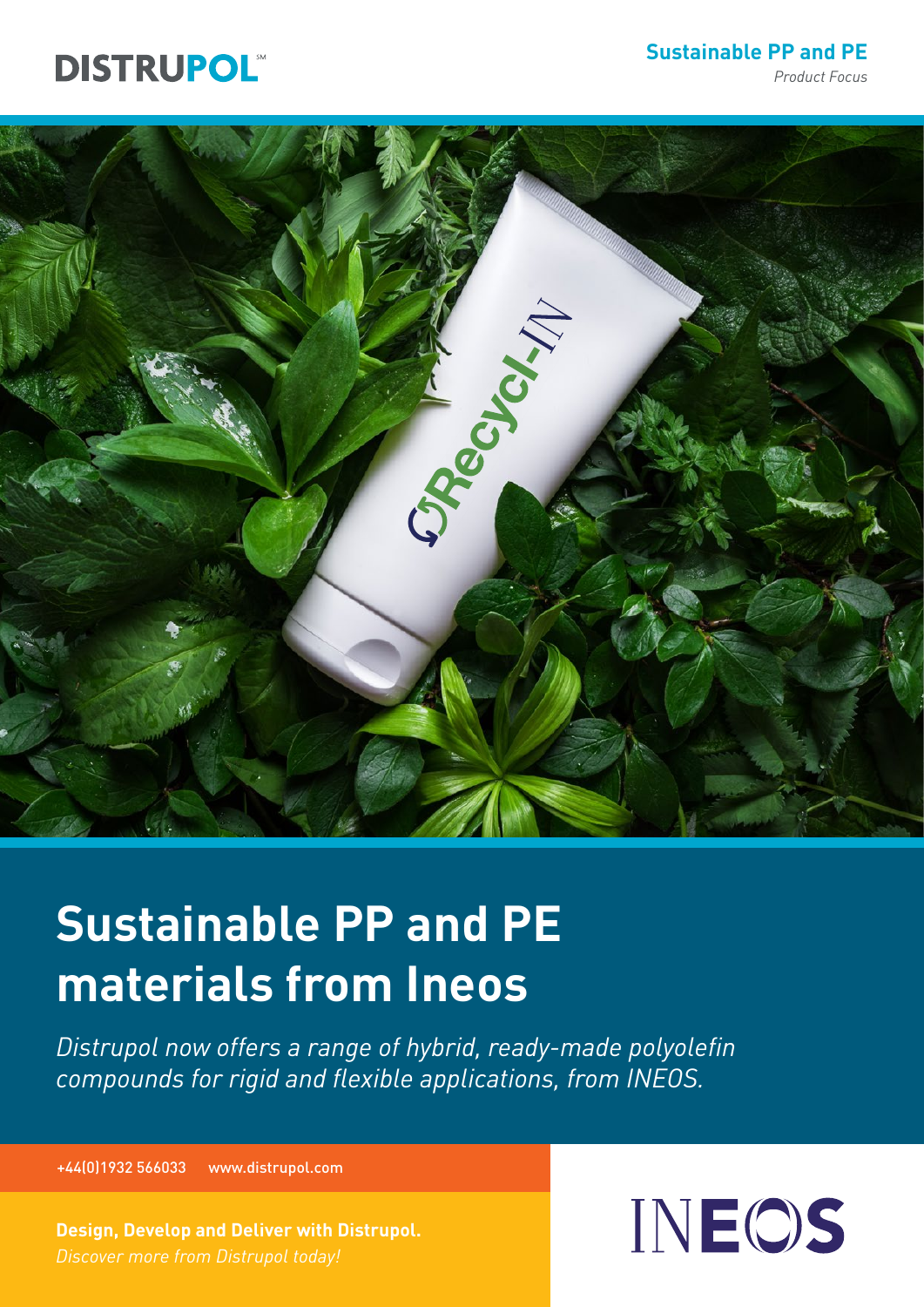#### **Product benefits:**

- Ready to use hybrid compounds based on Post-Consumer Recyclates (PCR)
- Contains specially developed booster resin to outperform PCR properties
- PCR sourced through collaboration and partnership with waste management companies and recyclers

#### **Product features:**

- Quality consistency
- Easy processing
- Properties of use match industry standards

#### **By 2025, INEOS pledge to:**

- Offer a range of polyolefin products for packaging applications in Europe, containing 50% or more recycled content
- Use, on average, 30% recycled content in products destined for polystyrene packaging in Europe
- Incorporate at least 325kt/a of recycled material into products
- Ensure 100% of polymer products can be recycled



#### **Leveraging product expertise to deliver prime quality rPO**

\*Only for use in non-food contact applications

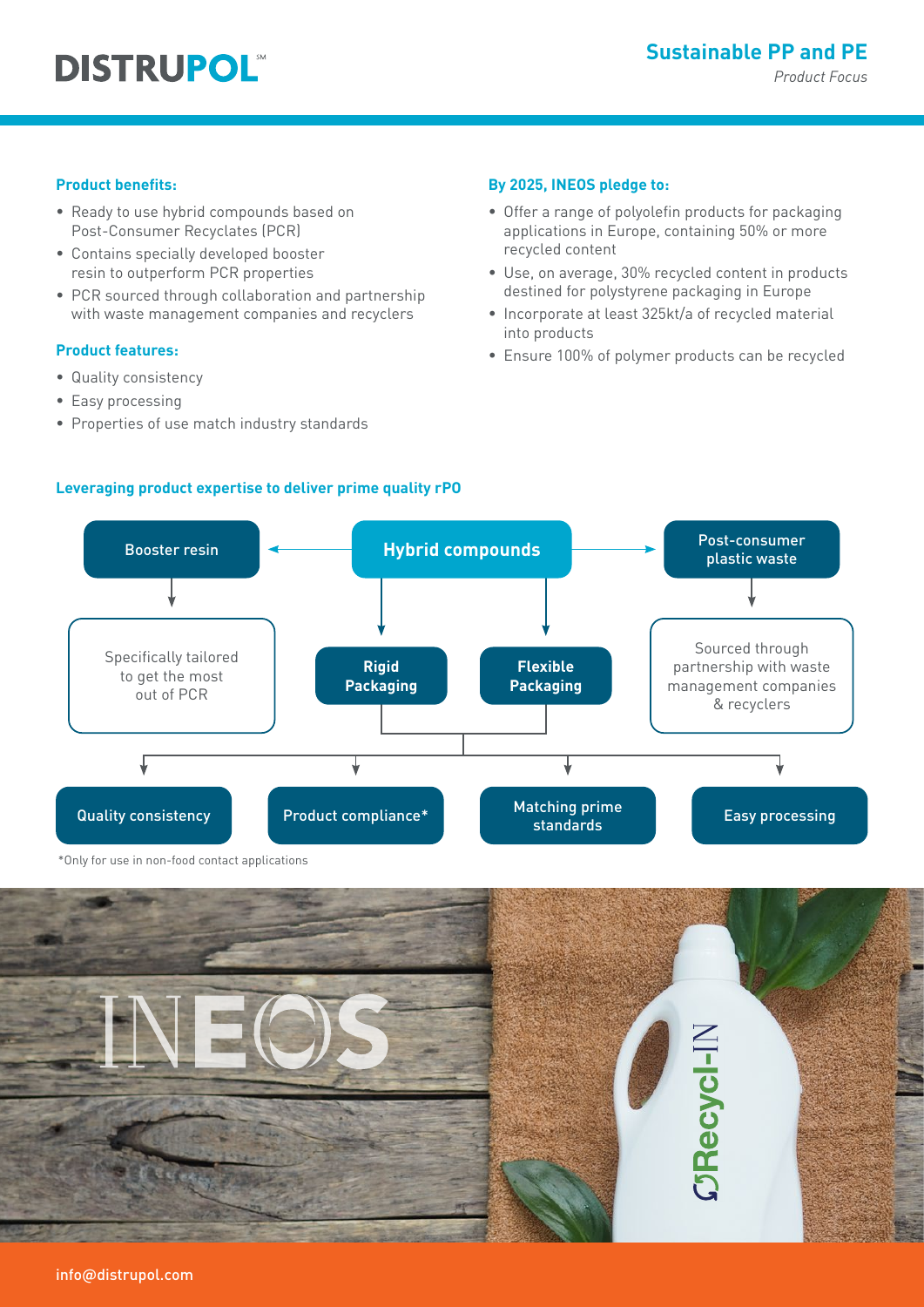### **DISTRUPOL®**

#### **RECYCL-IN Portfolio**

| <b>Product</b> |                                     | <b>Properties</b> | <b>MFR</b>               | <b>MFR</b>               | <b>Colour</b> | Post-<br><b>Consumer</b> | <b>Application</b>                                                                       |
|----------------|-------------------------------------|-------------------|--------------------------|--------------------------|---------------|--------------------------|------------------------------------------------------------------------------------------|
|                |                                     | <b>Conditions</b> | 190°C, 2.16kg            | 230°C, 2.16kg            |               |                          |                                                                                          |
|                |                                     | <b>Methods</b>    | <b>ISO 1133</b>          | <b>ISO 1133</b>          |               | Recycled<br>content %    |                                                                                          |
|                |                                     | <b>Units</b>      | $g/10$ min               | $g/10$ min               |               |                          |                                                                                          |
| <b>rHDPE</b>   | Blow-Moulding                       | rHD5402           | 0.2                      |                          | Natural       | 50%                      | Blow moulded bottles<br>up to 10 litres, stiffness<br>enhancer in coex films             |
|                |                                     | rHD5402C          | 0.2                      | $\overline{\phantom{a}}$ | Natural       | 50%                      | Blow moulded<br>bottles up to 10 litres,<br>cosmetics applications                       |
|                |                                     | rHD5603           | 0.3                      | $\overline{\phantom{a}}$ | Pearl         | 50%                      |                                                                                          |
|                |                                     | rHD5402WT         | 0.2                      | $\overline{a}$           | White         | 50%                      |                                                                                          |
|                |                                     | rHD5402GY1        | 0.2                      | $\overline{a}$           | Dark Grey     | 50%                      |                                                                                          |
|                |                                     | rHD5602GY1        | 0.2                      | $\overline{\phantom{a}}$ | Dark Grey     | 65%                      |                                                                                          |
| <b>rHDPE</b>   | Caps & Injection                    | rHD5620BK         | 1.8                      | $\overline{a}$           | <b>Black</b>  | 50%                      | Non-food caps &<br>closures, injection<br>moulding of technical<br>parts, crates         |
|                |                                     | rHD5620GY1        | 1.8                      | $\overline{a}$           | Dark Grey     | 50%                      |                                                                                          |
|                |                                     | rHD5620GN1        | 1.8                      | $\overline{\phantom{a}}$ | Dark Green    | 50%                      |                                                                                          |
|                |                                     |                   |                          |                          |               |                          |                                                                                          |
| <b>rLLDPE</b>  | Film                                | rLL9110           | 1.3                      |                          | Natural       | 60%                      | Film lamination, heavy<br>duty bags, industrial                                          |
|                |                                     | rLL9610           | 1.5                      |                          | Natural       | 70%                      | Film lamination, rigid<br>layer in coex, heavy duty<br>bags, industrial                  |
|                |                                     | rLL9210           | 1.3                      | $\overline{a}$           | Natural       | 60%                      | Blown stretch                                                                            |
|                |                                     | rLL9125           | 2.4                      | $\overline{a}$           | Natural       | 60%                      | Cast stretch,<br>masterbatches                                                           |
| <b>rLDPE</b>   |                                     | rLD23E760         | 0.45                     | $\overline{a}$           | Natural       | 60%                      | Shrink films, shrink<br>hoods, heavy duty films                                          |
|                |                                     | rLL9930           | 3.2                      | $\overline{\phantom{a}}$ | Natural       | 32%                      | Artificial grass                                                                         |
| rPP            | Injection                           | rPP4015GY1        | $\overline{a}$           | 15                       | Dark Grey     | 65%                      | Injection-moulding of<br>technical parts, non-<br>food caps, closures and<br>trays       |
|                |                                     | rPP1015GY1        |                          | 15                       | Dark Grey     | 50%                      |                                                                                          |
|                |                                     | rPP1013           |                          | 13                       | Natural       | $70%$                    | HPP - Injection-<br>moulding of technical<br>parts, non-food caps,<br>closures and trays |
|                |                                     | rPP1025           |                          | 25                       | Natural       | 50%                      |                                                                                          |
|                |                                     | rPP2013           |                          | 13                       | Natural       | 70%                      | RCP - Injection-<br>moulding of technical<br>parts, non-food caps,<br>closures and trays |
|                |                                     | rPP2028           |                          | 26                       | Natural       | 70%                      |                                                                                          |
|                |                                     | rPP2030           | $\overline{\phantom{0}}$ | 30                       | Natural       | 70%                      |                                                                                          |
|                | Extrusion &<br><b>Blow Moulding</b> | rPP1002           |                          | 2.5                      | Natural       | 70%                      | HPP - Extrusion<br>and blow-moulding<br>applications, non-food                           |
|                |                                     | rPP1003           |                          | 4                        | Natural       | 60%                      | HPP - BOPP, non-food                                                                     |

@ 2022 Distrupol Limited ("Distrupol"). All rights reserved. Distrupol, its service mark, and other identified trademarks are the property of Distrupol or affiliated companies. All other trademarks not owned by Distrupol,